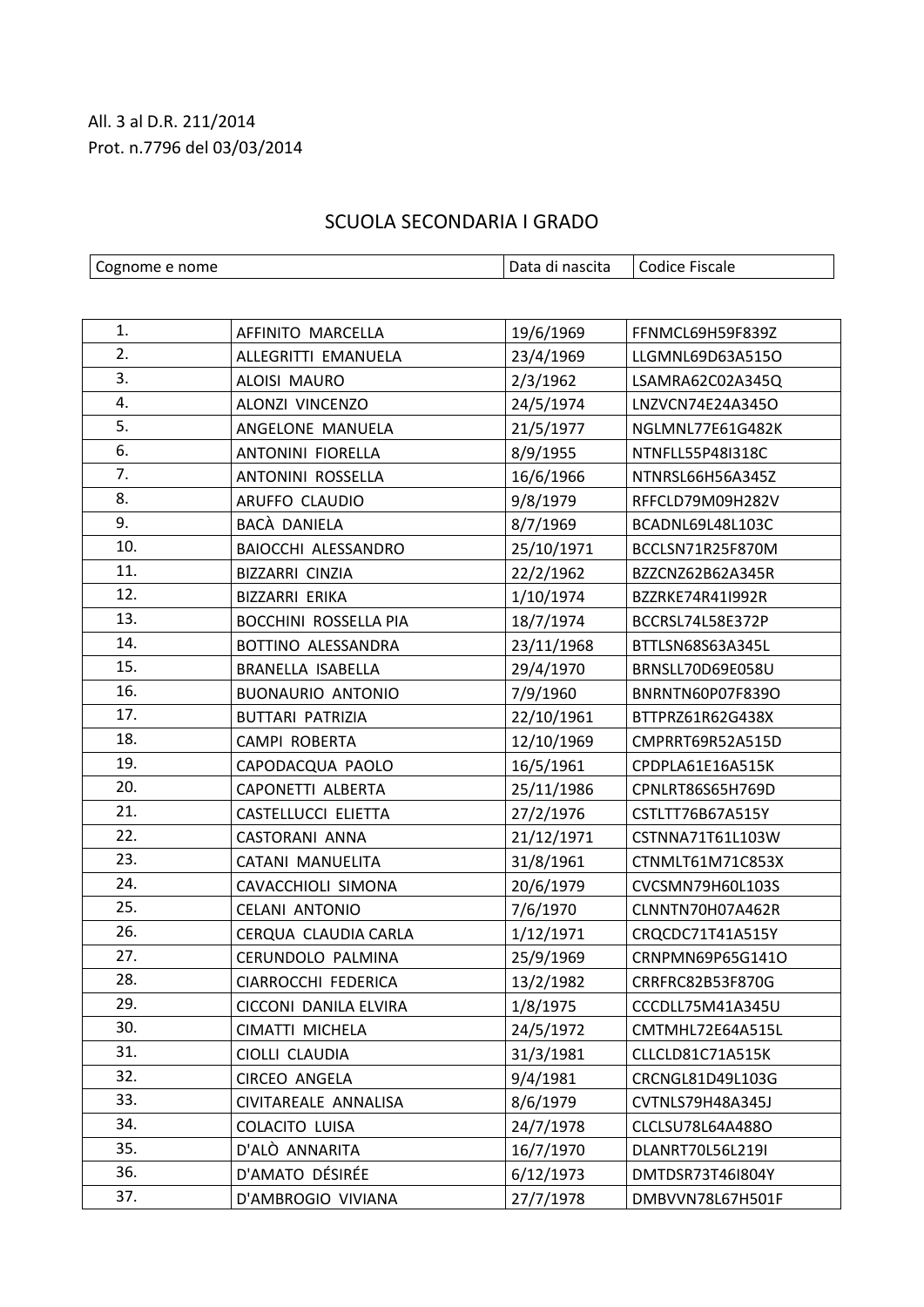| 38. | D'AMORE FRANCESCO MARIO    | 2/7/1962   | DMRFNC62L02A515D |
|-----|----------------------------|------------|------------------|
| 39. | D'ANDREA MARCO             | 1/4/1985   | DNDMRC85D01C632B |
| 40. | D'ANDREAGIOVANNI FRANCESCO | 11/10/1982 | DNDFNC82R11A488Q |
| 41. | D'APRILE ANDREA            | 30/7/1976  | DPRNDR76L30E058X |
| 42. | D'AULERIO FRANCA           | 5/8/1964   | DLRFNC64M45G145A |
| 43. | DE ANGELIS GIULIANO        | 28/2/1978  | DNGGLN78B28A345Y |
| 44. | DE CECCHIS GIANLUCA        | 30/4/1974  | DCCGLC74D30A345E |
| 45. | DE DEO TIZIANA             | 13/12/1962 | DDETZN62T53G482P |
| 46. | DE FELICIS MARIA CLARA     | 31/1/1975  | DFLMCL75A71A345U |
| 47. | DE GENNARO ANNARITA        | 8/8/1974   | DGNNRT74M48L845A |
| 48. | DE GREGORIO MILENA         | 24/11/1977 | DGRMLN77S64E435A |
| 49. | DEL MARRO FRANCESCA        | 30/4/1974  | DLMFNC74D70G482X |
| 50. | DEL NEGRO MARIA ROSALIA    | 16/6/1980  | DLNMRS80H56A485G |
| 51. | DEL RE DANIELA             | 11/6/1959  | DLRDNL59H51A345Y |
| 52. | DEL ROSSO MARIA SANDRA     | 16/11/1973 | DLRMSN73S56G482N |
| 53. | D'ELIA MARRISA             | 15/1/1975  | DLEMRS75A55Z114L |
| 54. | DI BARI GIUSEPPE           | 24/6/1979  | DBRGPP79H24E924A |
| 55. | DI CIENZO NANCY            | 10/11/1966 | DCNNCY66S50Z401O |
| 56. | DI CRISTOFARO MARCO        | 14/1/1972  | DCRMRC72A14C632Q |
| 57. | DI DONATO CORINNA          | 7/3/1984   | DDNCNN84C47A488U |
| 58. | DI FOGLIO MARIA GRAZIA     | 6/2/1963   | DFGMGR63B46E372B |
| 59. | DI FRANCESCO LUANA         | 19/9/1973  | DFRLNU73P59E058T |
| 60. | DI GIAMMARCO ALESSANDRA    | 25/11/1971 | DGMLSN71S65L103E |
| 61. | DI GIANNATALE ELDA MARIA   | 23/6/1985  | DGNLMR85H63L103V |
| 62. | DI GIORGIO GERMANA         | 19/10/1963 | DGRGMN63R59C853N |
| 63. | DI LEO MARIA TERESA        | 18/1/1971  | DLIMTR71A58A345R |
| 64. | DI LUZIO PAOLA             | 25/12/1969 | DLZPLA69T65C632M |
| 65. | DI MASO OLGA               | 10/3/1975  | DMSLGO75C50E716L |
| 66. | DI NATALE BRUNELLA         | 13/3/1965  | DNTBNL65C53L103R |
| 67. | DI NICOLO' VINCENZO        | 8/10/1986  | DNCVCN86R08A462G |
| 68. | DI PAOLO CARLA             | 30/7/1960  | DPLCRL60L70G482Y |
| 69. | DI RENZO VITALIA           | 1/5/1977   | DRNVTL77E41C426Z |
| 70. | DI SABATINO ANDREA         | 18/7/1977  | DSBNDR77L18L103Y |
| 71. | DI SABATINO STEFANO        | 24/12/1975 | DSBSFN75T24L103E |
| 72. | DI TIZIO MARILENA          | 28/12/1970 | DTZMLN70T68G141O |
| 73. | DIMITRI LAURA              | 20/12/1980 | DMTLRA80T60L049Z |
| 74. | D'INCECCO AUGUSTO          | 9/11/1969  | DNCGST69S09G482R |
| 75. | ESPOSITO MONIA             | 26/8/1978  | SPSMNO78M66A345R |
| 76. | <b>FERRAUTO SARA</b>       | 26/4/1986  | FRRSRA86D66A345L |
| 77. | FERRELLI AMLETO            | 24/1/1973  | FRRMLT73A24I804L |
| 78. | FERRETTI DANIELA           | 8/5/1963   | FRRDNL63E48F831T |
| 79. | FIOCCA MARIA DONATA        | 26/3/1964  | FCCMDN64C66A345R |
| 80. | <b>FIORILLO LUCA</b>       | 25/3/1977  | FRLLCU77C25H703P |
| 81. | <b>FISCHIONE GEMMA</b>     | 30/10/1974 | FSCGMM74R70A345D |
| 82. | FORMICA MARZIA             | 24/11/1982 | FRMMRZ82S64F152A |
| 83. | FRACASSI MARIA RITA        | 24/3/1961  | FRCMRT61C64A515H |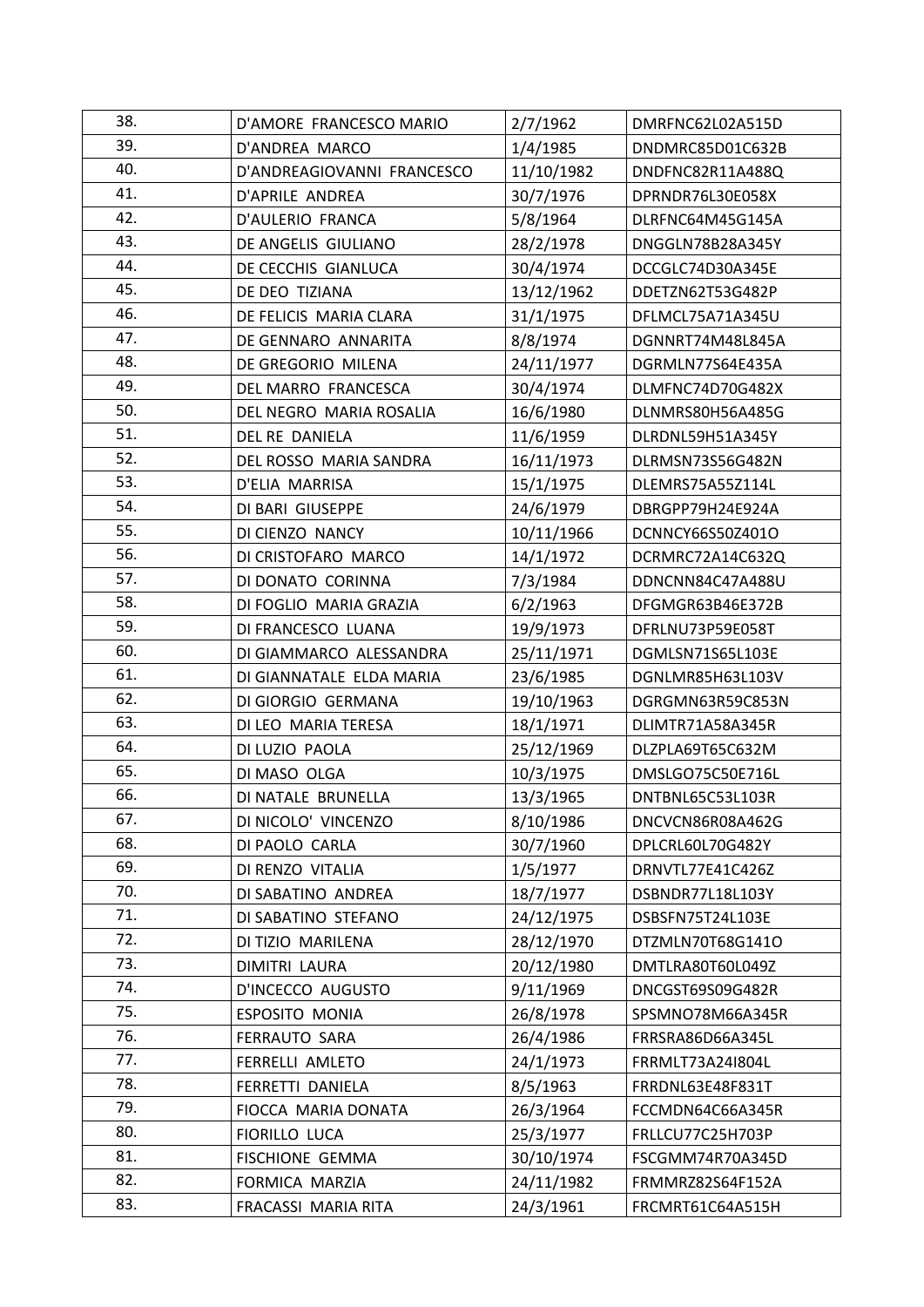| 84.  | FRANZESE ANNA            | 27/4/1984  | FRNNNA84D67A509O |
|------|--------------------------|------------|------------------|
| 85.  | <b>FRATICELLI CHIARA</b> | 11/9/1963  | FRTCHR63P51C632B |
| 86.  | FRATINI VINCENZO         | 18/9/1972  | FRTVCN72P18G482X |
| 87.  | <b>FRISCO SABINE</b>     | 18/9/1968  | FRSSBN68P58Z112Y |
| 88.  | FUSILLI NICOLA           | 30/11/1963 | FSLNCL63S30G482W |
| 89.  | <b>GALASSI MARIELLA</b>  | 29/12/1974 | GLSMLL74T69A345V |
| 90.  | <b>GARGANO CESIRA</b>    | 15/9/1963  | GRGCSR63P55I804X |
| 91.  | GIAMPAOLO STEFANIA       | 4/1/1966   | GMPSFN66A44E058I |
| 92.  | <b>GIANFELICE GIULIO</b> | 4/6/1967   | GNFGLI67H04A345B |
| 93.  | <b>GIANNITTO ROBERTA</b> | 20/10/1983 | GNNRRT83R60C351N |
| 94.  | GIOVANNANGELO FIORENZO   | 8/2/1961   | GVNFNZ61B08C632K |
| 95.  | IAFOLLA VALENTINA        | 17/3/1981  | FLLVNT81C57I804P |
| 96.  | IANNACCONE MARIO         | 29/3/1982  | NNCMRA82C29F839Z |
| 97.  | IASIELLO LIDIA ANNA      | 20/7/1973  | SLLLNN73L60D643B |
| 98.  | <b>IEZZI MARCO</b>       | 1/2/1979   | ZZIMRC79B01L103D |
| 99.  | IRTI MARIA GIULIANA      | 4/7/1960   | RTIMGL60L44A345K |
| 100. | LA FEMINA ALFONSO        | 27/1/1965  | LFMLNS65A27F839I |
| 101. | LAIELLI DONATELLO        | 14/4/1974  | LLLDTL74D14L103Z |
| 102. | LILLA GIOVANNI           | 18/5/1960  | LLLGNN60E18F764J |
| 103. | LO SARDO PAOLA           | 30/9/1959  | LSRPLA59P70F839A |
| 104. | LUPINETTI DELIA          | 19/2/1982  | LPNDLE82B59A488D |
| 105. | MACERA MIRELLA           | 7/8/1971   | MCRMLL71M47E058L |
| 106. | MALATESTA ALESSANDRA     | 29/1/1973  | MLTLSN73A69A515Y |
| 107. | MALAVOLTA CHRISTIAN      | 31/8/1982  | MLVCRS82M31H769E |
| 108. | MARCELLA VERA            | 24/11/1966 | MRCVRE66S64Z112W |
| 109. | MARCHISELLI ANTONELLA    | 12/6/1979  | MRCNNL79H52L103Z |
| 110. | MARRONE FILOMENA         | 3/4/1971   | MRRFMN71D43I293O |
| 111. | MASCIULLI AURORA         | 22/12/1961 | MSCRRA61T62L964Y |
| 112. | MASSIMIANO MARIA         | 8/9/1967   | MSSMRA67P48C632L |
| 113. | MASTRILLI ALESSIA        | 14/8/1983  | MSTLSS83M54L103H |
| 114. | MATRICCIANI ROMINA       | 16/4/1970  | MTRRMN70D56H501B |
| 115. | MICARELLI MARIA LUISA    | 11/12/1974 | MCRMLS74T51A345W |
| 116. | MIROBALLO MARCO          | 16/1/1979  | MRBMRC79A16L103O |
| 117. | MOLINARO CARMINE         | 31/10/1977 | MLNCMN77R31I804X |
| 118. | MONTI MEDEA              | 19/12/1970 | MNTMDE70T59Z401D |
| 119. | MOSCHCOWITZ IGOR         | 8/11/1978  | MSCGRI78S08D612N |
| 120. | NARDECCHIA PAOLO         | 25/1/1964  | NRDPLA64A25A345S |
| 121. | NERI ANNA TRANQUILLA     | 1/6/1969   | NRENTR69H41G484L |
| 122. | NISSI NIVES              | 23/4/1972  | NSSNVS72D63A345Y |
| 123. | OLIVASTRI DANIELA        | 12/6/1962  | LVSDNL62H52E435O |
| 124. | PACELLI SIMONE           | 29/11/1968 | PCLSMN68S29A944U |
| 125. | PAIONE MILENA            | 30/10/1977 | PNAMLN77R70E435L |
| 126. | PALOMBO FRANCESCO        | 27/10/1978 | PLMFNC78R27G482J |
| 127. | PAOLINI CRISTINA         | 12/3/1982  | PLNCST82C52L103R |
| 128. | PAOLINI ELGISA           | 9/1/1971   | PLNLGS71A49G482U |
| 129. | PAPIRI FABIO             | 18/12/1978 | PPRFBA78T18H769L |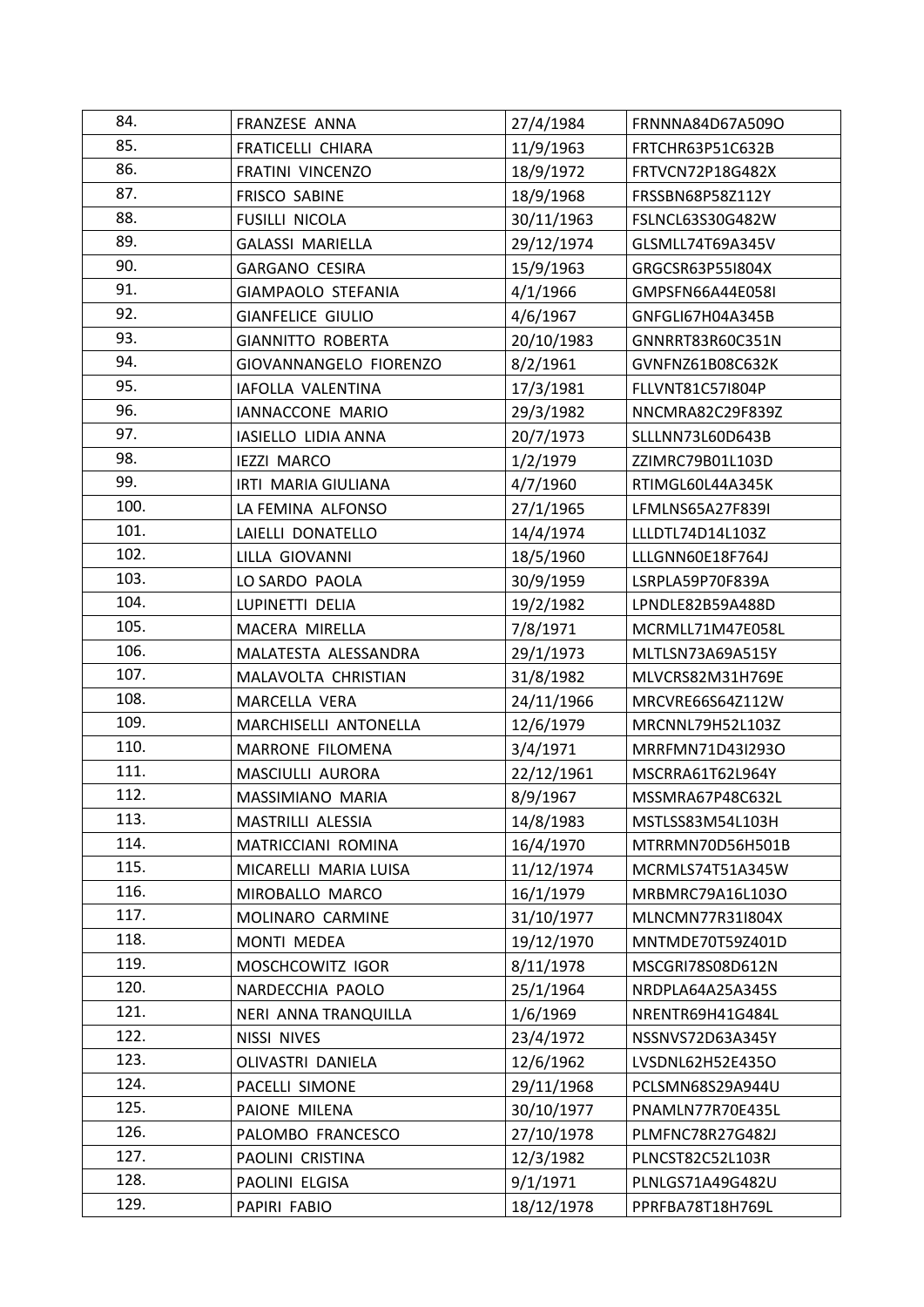| 130. | PARETE GIULIA              | 12/4/1967  | PRTGLI67D52Z103T |
|------|----------------------------|------------|------------------|
| 131. | PARTENZA GABRIELLA         | 24/1/1965  | PRTGRL65A64H212J |
| 132. | PATRIZII LUCIANA           | 20/2/1968  | PTRLCN68B60G438W |
| 133. | PELA ATTILIO               | 8/8/1971   | PLETTL71M08Z112X |
| 134. | PENDENZA NADIA             | 17/3/1973  | PNDNDA73C57A515N |
| 135. | PERSIA CARLA               | 12/6/1969  | PRSCRL69H52A515B |
| 136. | PETRUCCI VANDA             | 11/6/1980  | PTRVND80H51L186T |
| 137. | PETTINARO SILVIA           | 23/12/1982 | PTTSLV82T63E058A |
| 138. | PIATTI MARCELLA            | 16/1/1969  | PTTMCL69A56C632E |
| 139. | PIERGROSSI TATIANA         | 27/9/1972  | PRGTTN72P67E243Q |
| 140. | PIGLIACELLI ANITA          | 2/12/1976  | PGLNTA76T42L103A |
| 141. | POLCE GIOVANNA             | 14/9/1968  | PLCGNN68P54A515V |
| 142. | POLTRONE MAURA             | 20/9/1969  | PLTMRA69P60G388S |
| 143. | POMPEI SARA                | 26/4/1985  | PMPSRA85D66I838P |
| 144. | PONZETTI AGOSTINA          | 8/5/1977   | PNZGTN77E48L103Q |
| 145. | PRACILIO FRANCESCA         | 4/1/1974   | PRCFNC74A44E435M |
| 146. | PUGLIESE MASSIMO           | 13/9/1969  | PGLMSM69P13C476N |
| 147. | QUARANTA VLADIMIRO         | 6/1/1966   | QRNVDM66A06L103I |
| 148. | RAPPOSELLI MICHELA         | 18/3/1980  | RPPMHL80C58C632J |
| 149. | RESTA MONICA               | 15/6/1964  | RSTMNC64H55Z133H |
| 150. | RIBICHINI PIERGIOVANNI     | 14/3/1965  | RBCPGV65C14F646J |
| 151. | RIZZI ALESSANDRA           | 17/9/1972  | RZZLSN72P57B180Q |
| 152. | ROSELLI ALESIA             | 29/12/1967 | RSLLSA67T69G492P |
| 153. | ROSELLI SABRINA            | 25/7/1969  | RSLSRN69L65L117P |
| 154. | RULLO GIUSEPPE             | 8/9/1978   | RLLGPP78P08E435T |
| 155. | SARNICOLA ADELE            | 20/2/1978  | SRNDLA78B60A091U |
| 156. | SCIMIA ALVARO              | 7/3/1964   | SCMLVR64C07F996F |
| 157. | SCIPIONE FILOMENA          | 8/2/1958   | SCPFMN58B48A008N |
| 158. | <b>SCOPANO TIZIANA</b>     | 31/5/1970  | SCPTZN70E71A345Z |
| 159. | SILVI ASSUNTA              | 17/3/1969  | SLVSNT69C57H282K |
| 160. | SIVUKHA NATALLIA           | 20/12/1982 | SVKNLL82T60Z139Y |
| 161. | SPADACCINI LUIGI           | 6/9/1964   | SPDLGU64P06E372K |
| 162. | SQUARTECCHIA VENANZIO MOSÈ | 29/8/1978  | SQRVNZ78M29G438X |
| 163. | STAFFILANO SARA            | 11/3/1978  | STFSRA78C51L103T |
| 164. | TAMBURRINI PAOLA           | 29/11/1961 | TMBPLA61S69I804G |
| 165. | TARQUINI CRISTINA          | 24/8/1973  | TRQCST73M64A515U |
| 166. | TEDESCHI ENZO              | 18/2/1972  | TDSNZE72B18A515F |
| 167. | TOLLOSO PIERPAOLO          | 10/4/1968  | TLLPPL68D10G482O |
| 168. | TOZZI MARIA VITTORIA       | 28/9/1983  | TZZMVT83P68D969W |
| 169. | TROTTA ALESSANDRA          | 18/4/1969  | TRTLSN69D58G878F |
| 170. | TUDINI DANIELA             | 10/4/1973  | TDNDNL73D50A345Y |
| 171. | <b>TUZI PAMELA</b>         | 13/3/1981  | TZUPML81C53I838D |
| 172. | <b>VALENTI MARCO</b>       | 30/4/1975  | VLNMRC75D30G438D |
| 173. | VALIANTE PAOLA             | 11/7/1972  | VLNPLA72L51L103C |
| 174. | VANUZZO GIANCARLO          | 24/3/1962  | VNZGCR62C24G482F |
| 175. | VANZIRO FRANCA             | 8/7/1956   | VNZFNC56L48A345N |
|      |                            |            |                  |